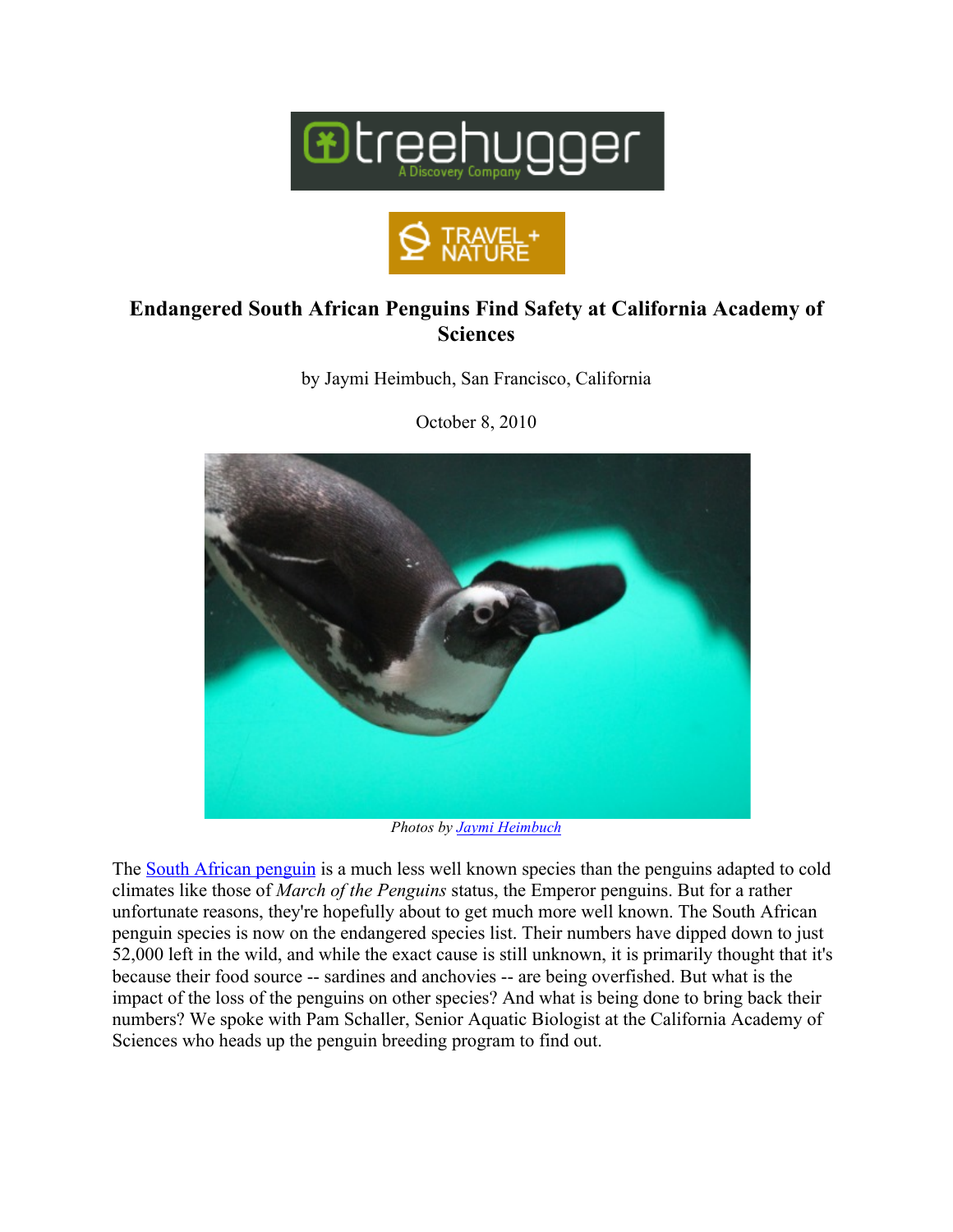

Schaller let us know that there are breeding programs for the species all over the US and globe that is working hard to keep a self-sufficient and highly diverse gene pool going while the numbers in the wild are studied and hopefully brought back up. Right now, any capture of penguins from the wild is avoided at all costs, and no penguins are reintroduced at this point. Instead, the breeding programs work together to pair up penguins and ensure that the captive birds are as genetically diverse and strong as their wild counterparts.

A significant cause of their drop in numbers also seems to be a drop in, well, droppings. The penguins adapted to nesting in deep, deep layers of guano. They would burrow in to the guano to create safe nests for their eggs and hatchlings. However, as the guano has been harvested over the last 100 years or so, they now have nearly none to nest on, creating surface nesting conditions. Surface nesting means harsher weather on the eggs and a greater loss of the eggs themselves or chicks that can't make it once hatched out. Part of the research of breeding programs goes toward creating nesting boxes that can be used by wild penguins for safer, more successful breeding.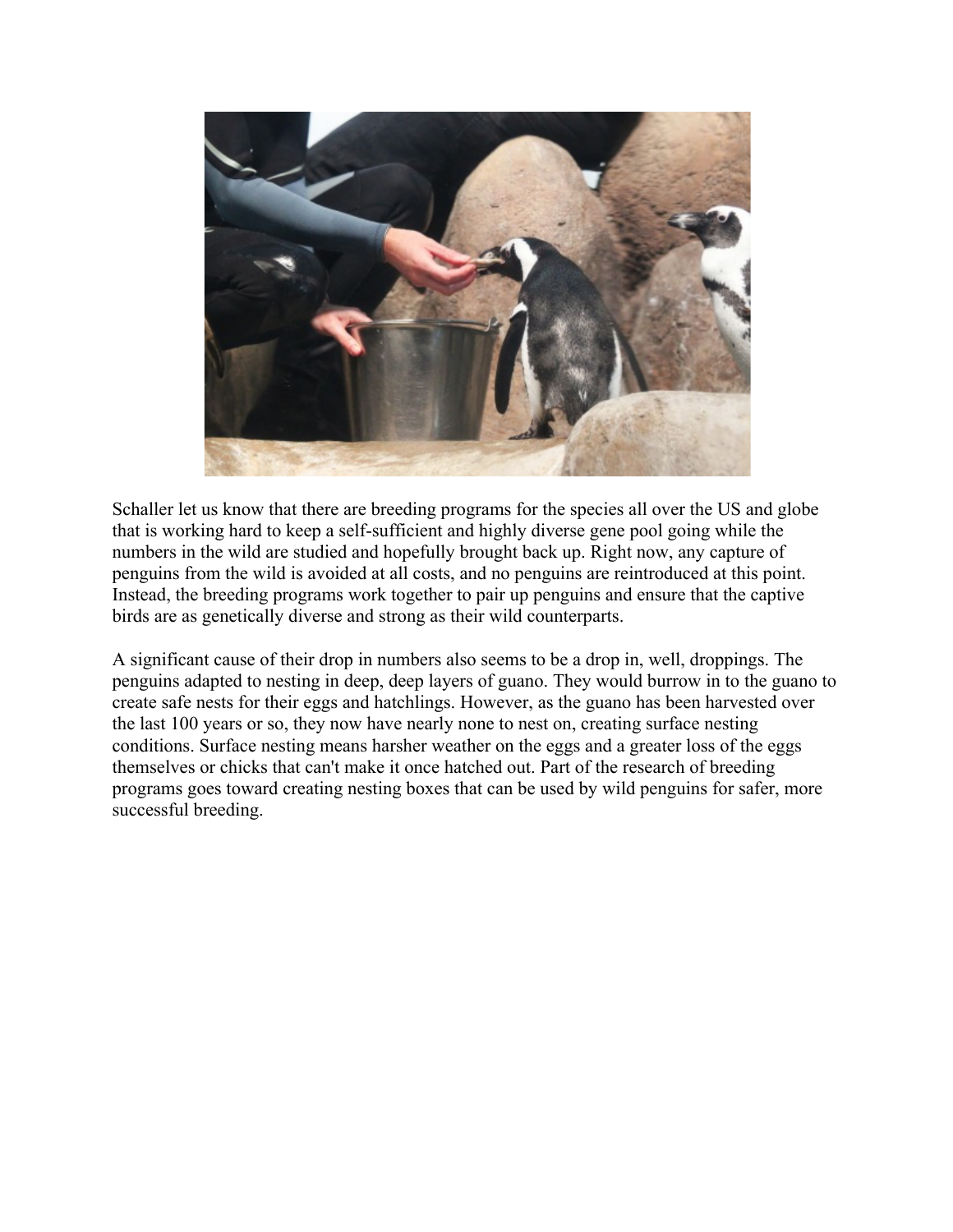

At the California Academy of Sciences, there are 20 penguins ranging in age from just a couple years old to Pierre, who is an amazing 27 years old (the species tends to live to between 10-15 years in the wild). There are several breeding pairs and the newest generation has already started showing signs of successful breeding. However, the success of the program is only part of the story. The loss of penguins in the wild is the real focus.